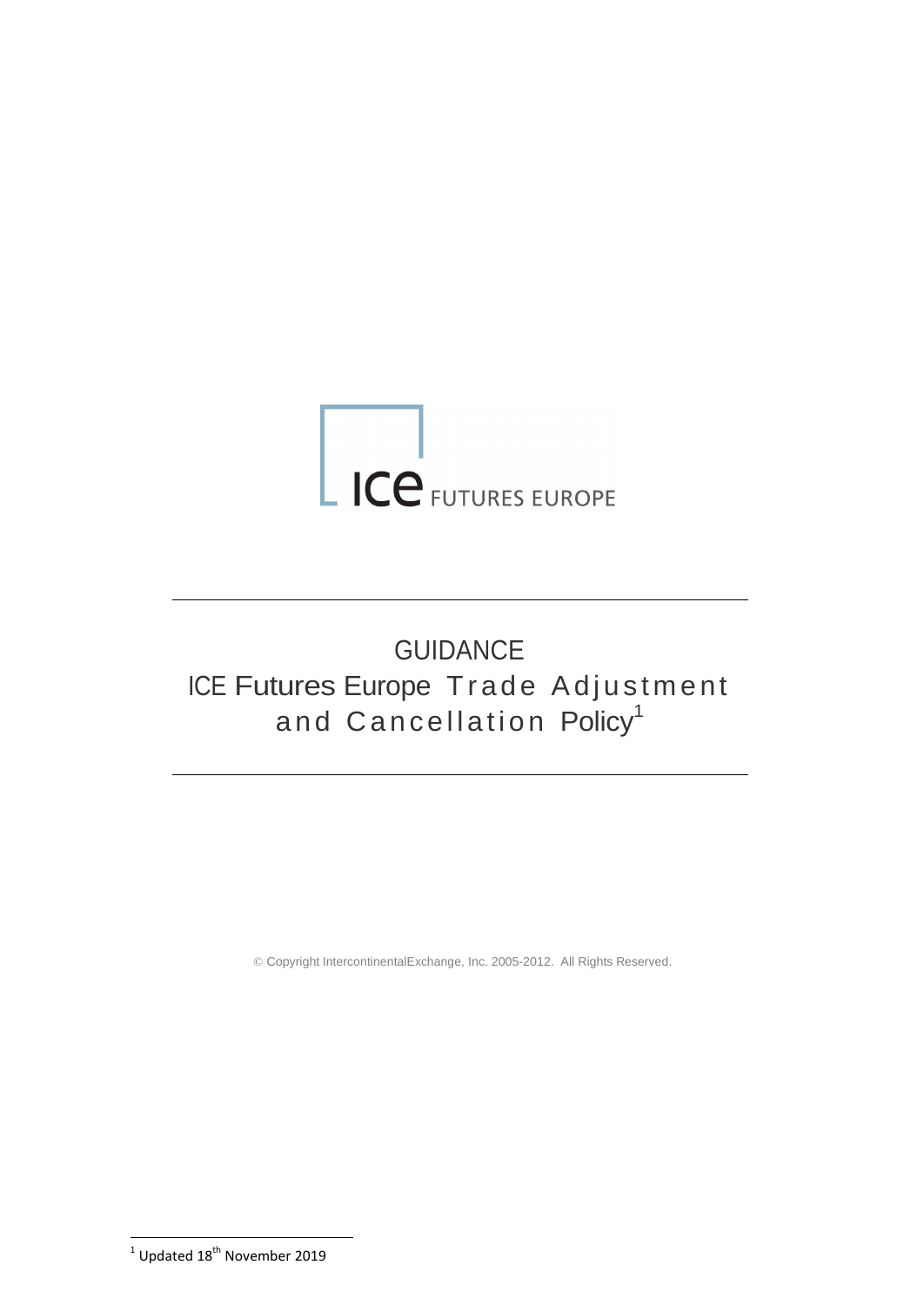# **Guidance - ICE Futures Europe Policy on Trade Adjustment and Cancellation ("Trade Adjustment and Cancellation Policy")**

# **1. Determinants of the Trade Adjustment and Cancellation Policy**

ICE Futures Europe ("the Exchange") considers the main determinants of its Trade Adjustment and Cancellation Policy to be:

- a) While wholly accepting that trades executed substantially away from the prevailing Market price may damage user's confidence in the Market, the Exchange also considers it essential to the integrity of the Market that transactions, once executed, will stand and not be adjusted or cancelled arbitrarily.
- b) The Exchange is also mindful that trades, once executed, may trigger further trades and the subsequent adjustment or cancellation of the trigger may cause confusion and loss to other Market users who have acted in good faith.
- c) It is critical that decisions as to the validity of trades are made by the ICE Futures Europe Market Supervision Department ("Market Supervision") within narrow time frames and that the decision is communicated to the market without undue delay.

It should be noted that the Exchange has the unilateral right to cancel or adjust the price of any trade which is clearly unrepresentative, including in instances where there has been no request from a market participant.

The trade adjust facility will be the preferred method to resolve instances whereby transactions have taken place at an unrepresentative price. Trades reported to, or placed under investigation by the Exchange within a designated time period since execution (see 5 (a) (i) below), that are more than three times the No Cancellation Range from market value, will be subject to a preferred automatic cancellation. Trades reported, or placed under investigation outside of this time period will be subject to a preferred price adjustment as a method of dispute resolution.

The Exchange reserves the right to consider all trade investigations on their individual merits. In doing so it shall endeavour to ensure that the policy set out is adhered to, but reserves the right to amend this policy in consideration of the circumstances of each individual case in the interest of maintaining a fair and orderly Market.

The decision of the Exchange will be final.

# **2. Exchange Controls**

The Exchange considers that systems and controls are important in reducing the likelihood of orders entered in error, preventing the execution of trades at unrepresentative prices and reducing the Market impact of such trades. The Exchange considers that such systems and controls ideally should be present at both Exchange level (on the ICE Platform itself and within the Exchange Regulations) and at Member level. The Exchange considers that many of these systems and controls already exist at the Exchange level.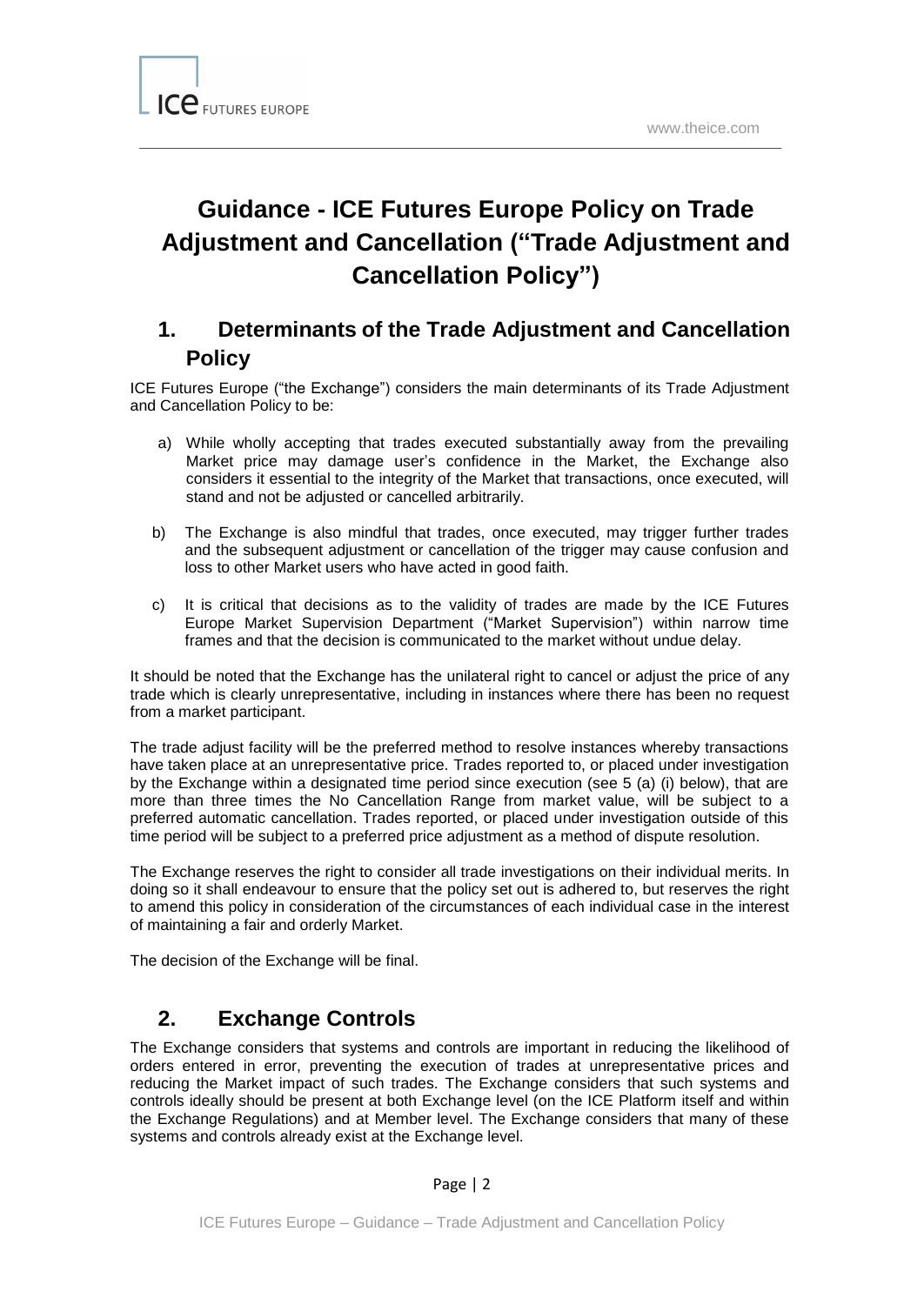### These include:

- a) ICE Platform configuration facilities:
	- i. price reasonability limits, set by the Exchange, which prevent the execution of trades outside the upper level of these limits;
	- ii. volume reasonability limits, set by the Exchange, which prevent volumes above a certain level to be either designated for trading or traded;
	- iii. optional pre-confirmation messages which appear before the execution of all trades; and
	- iv. an option to designate the quantity that a user may wish to trade rather than trading the total quantity that is available to be traded at a specified price.
- b) The Regulations which provide the Exchange with an absolute discretion to delete orders, adjust trade prices, cancel trades or suspend the Market in the interests of maintaining a fair and orderly Market.
- c) The Regulations which require adequate systems and controls at Member level.

The Exchange considers it to be prudent to articulate fully guidance related to:

- 1. Preventing execution of trades at unrepresentative prices.
- 2. Any policies and procedures for the price adjustment or cancellation of trades. This includes clear quidance on criteria for price adjustment or trade cancellation and establishing proposed time limits for the identification, investigation and resolution of trade disputes.

# **3. Defined No Cancellation Range**

A component of Market integrity is the assurance that once executed, except in exceptional circumstances, a trade will stand and not be subject to adjustment or cancellation. Any trades that do not have an adverse effect on the Market should be allowed to stand, even if executed in error.

The Exchange determines parameters above or below an Exchange set anchor price for each Contract within which a disputed trade will stand. Such parameters are known as 'no cancellation ranges' ("NCR")

If a trade takes place within the NCR and is disputed by a market participant, the trade will stand, subject to 5 (f) below.

The Exchange retains the right to double the NCR for any future or option contract during the trading day and in such cases a notification will be broadcast to the market accordingly.

# **4. Price Reasonability Limits**

The ICE Platform incorporates a price reasonability limit to prevent 'fat finger' type errors and is the amount the price may change in one trading sequence from the anchor price. These limits are set by the Exchange and may be varied without notice according to Market conditions. Beyond these limits, the ICE Platform will not execute limit or Market orders unless the Market moves to bring them within the reasonability limit.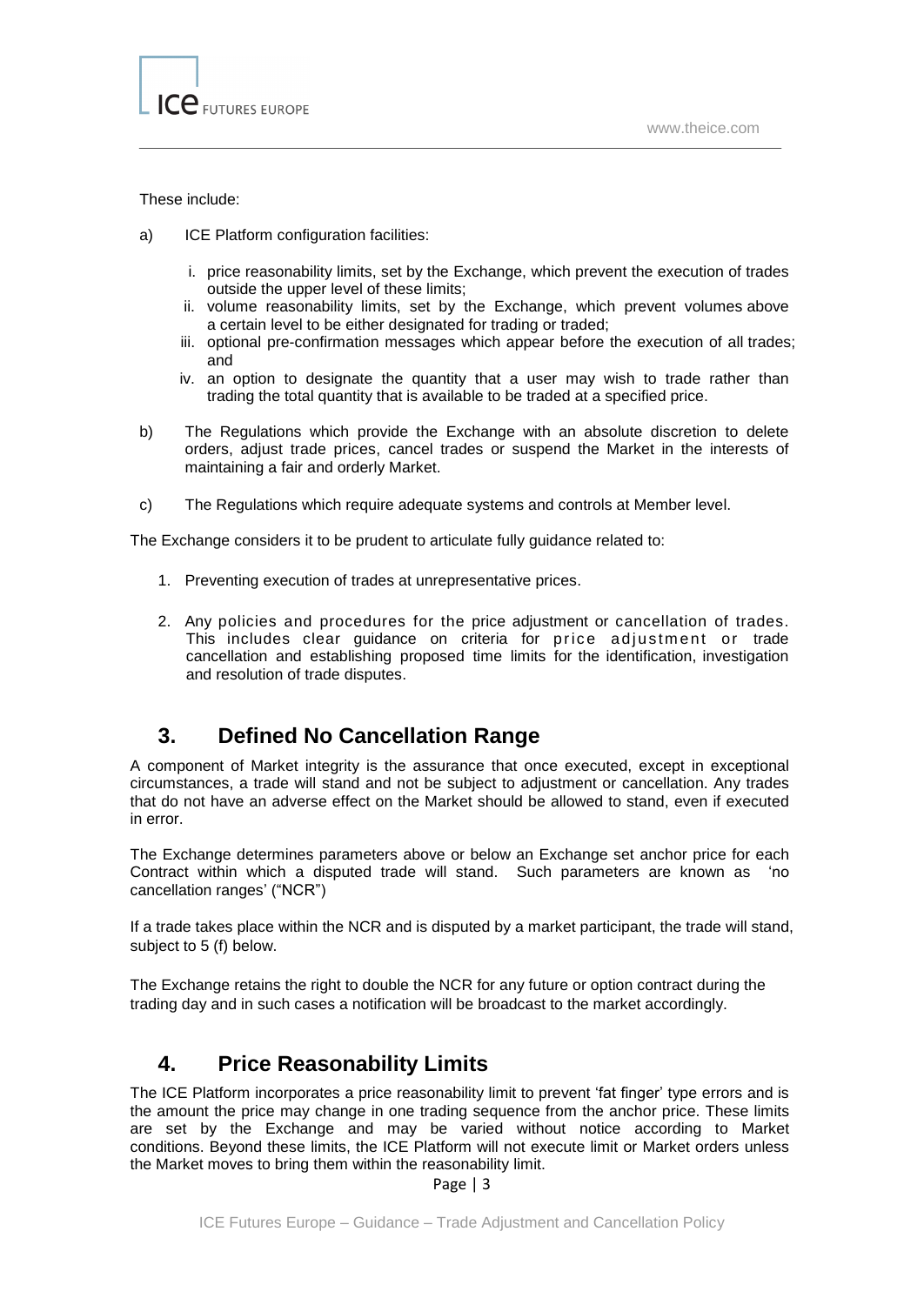

Any trade executed at a price within this price reasonability limit but outside of the NCR for that Contract, if notified to the Exchange within the designated time period, shall be investigated by Market Supervision.

The price reasonability limits for each Contract will necessarily be flexible to take account of prevailing market conditions. It remains at the discretion of the Exchange to determine when such conditions apply.

# **5. Trade Investigations**

Commencement of Investigation

- a) Market Supervision may, in its absolute discretion, investigate a trade where:
	- i. a market participant (who may or may not be party to the trade) disputes the price of a trade and has notified the dispute to market supervision within 8 minutes from the time of the original trade; or
	- ii. Market Supervision determines that a trade may have been made at an unrepresentative price and where no notification has been received from a market participant.
- b) Market Supervision will notify the Market immediately, via the WebICE broadcast message, that a trade is under investigation; that a trade has been cancelled or the price of a trade has been adjusted, giving details of the trade including contract month, price and volume.
- c) The Exchange shall not investigate a trade when a dispute has been notified in respect of the volume only. In such an event, the trade may be referred to the Compliance Department, which may make further enquiries as to the validity of the trade.
- d) For each contract, there is a defined N C R . Trades executed within this price range will not, under normal circumstances, be adjusted or cancelled (see below).
- e) Trades executed within the price reasonability limit but outside the defined NCR may be reported to Market Supervision and investigated in accordance with the Regulations.
- f) The Exchange's trading platform incorporates mechanisms which imply prices into markets from orders in outright, spread and composite contracts. It is possible for trades to occur which involve a combination of legs, some of which may be inside the NCR whilst others fall outside of it.

Where possible, the Exchange will apply the preferred adjustment policy to resolve trades which occur under these circumstances. However, scenarios can occur whereby it is not practicable for the Exchange to adjust all legs in a manner that satisfies each and every leg's NCR.

The Exchange will consider any such scenario on its individual merits in the interests of maintaining a fair and orderly Market; however, it is possible in such a

### Page | 4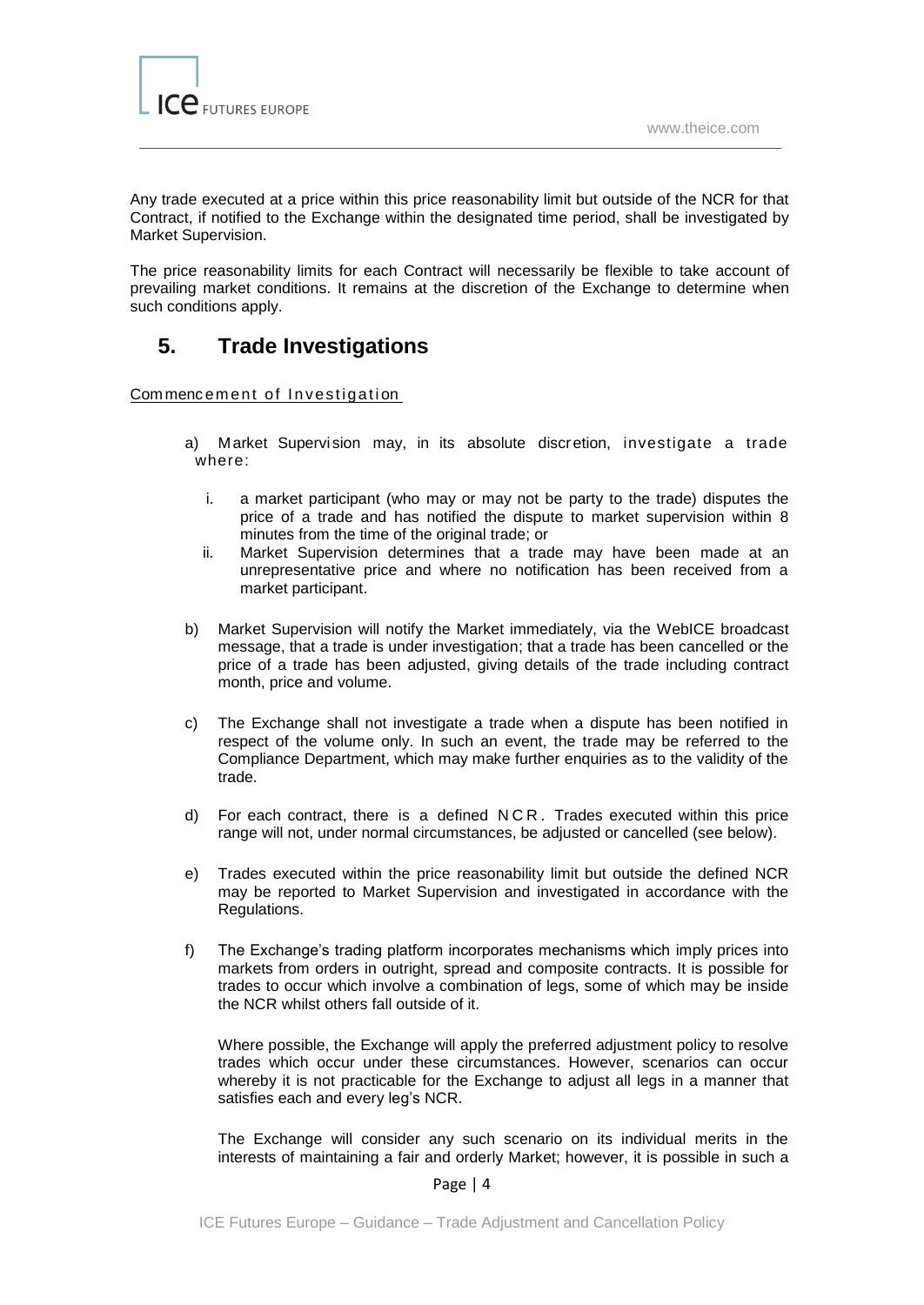

scenario that individual legs which ordinarily fall within the NCR are subject to cancellation; conversely, trades ordinarily falling outside of the NCR might not be cancelled.

### Final Determination by Market Supervision

- a) Where Market Supervision has made the decision that the trade being investigated, or any such consequential trades, were executed at an unrepresentative price, it may, in its absolute discretion:
	- i. adjust the price of the trade under investigation and consequential trades to a price that Market Supervision evaluates as fair market value at the time of execution, plus or minus the NCR for that Contract
	- ii. cancel the trade under investigation and any such consequential trades; or
	- iii. let the trade under investigation and any such consequential trades stand
- b) If the Exchange determines that the price of the trade under investigation or any such consequential trades is to be adjusted, the adjusted price may be:
- (i) outside the terms of the Limit Order for which the trade under investigation or any such consequential trades were executed, and, in such instances, the adjusted price shall be applied to the Limit Order despite being outside the order terms; or
- (ii) below the stop price of a buy Stop Order or above the stop price of a sell Stop Order, and, in such instances, the adjusted price shall be applied to the Stop Order despite the fact that the trade price sequence after any price adjustments would not have elected the Stop Order.
- c) In the event that there are a significant number of counterparties, transactions or contracts associated with the trade being investigated, or any other factor deemed relevant by the Exchange, Market Supervision has the authority to allow trades to stand or cancel trades rather than adjust prices. The decision of Market Supervision is final.
	- (i) If the Exchange determines that the price differential of a spread trade under investigation is unrepresentative of the market then the trade will be adjusted to the price differential at the time of execution plus or minus the no cancellation range for that contract. The Exchange maintains the authority to allow spread trades to stand or be cancelled.
- d) The Exchange will make every attempt to ensure that a decision on whether a trade under investigation will be adjusted, cancelled, or left to stand, will be notified to the parties involved in the trade(s), and to the Market, as soon as reasonably possible after the time of the original trade.
- e) Orders related to deals which have been cancelled will not be resubmitted by the Exchange. Participants must resubmit all orders; any priority held by the original (cancelled) order will be lost.
- f) All post trade administrative actions, such as claims and allocations, will need to be completed as normal on any trade that has been subject to a price adjustment.
- Page | 5 g) Any trade, which is under investigation and the price of which is subsequently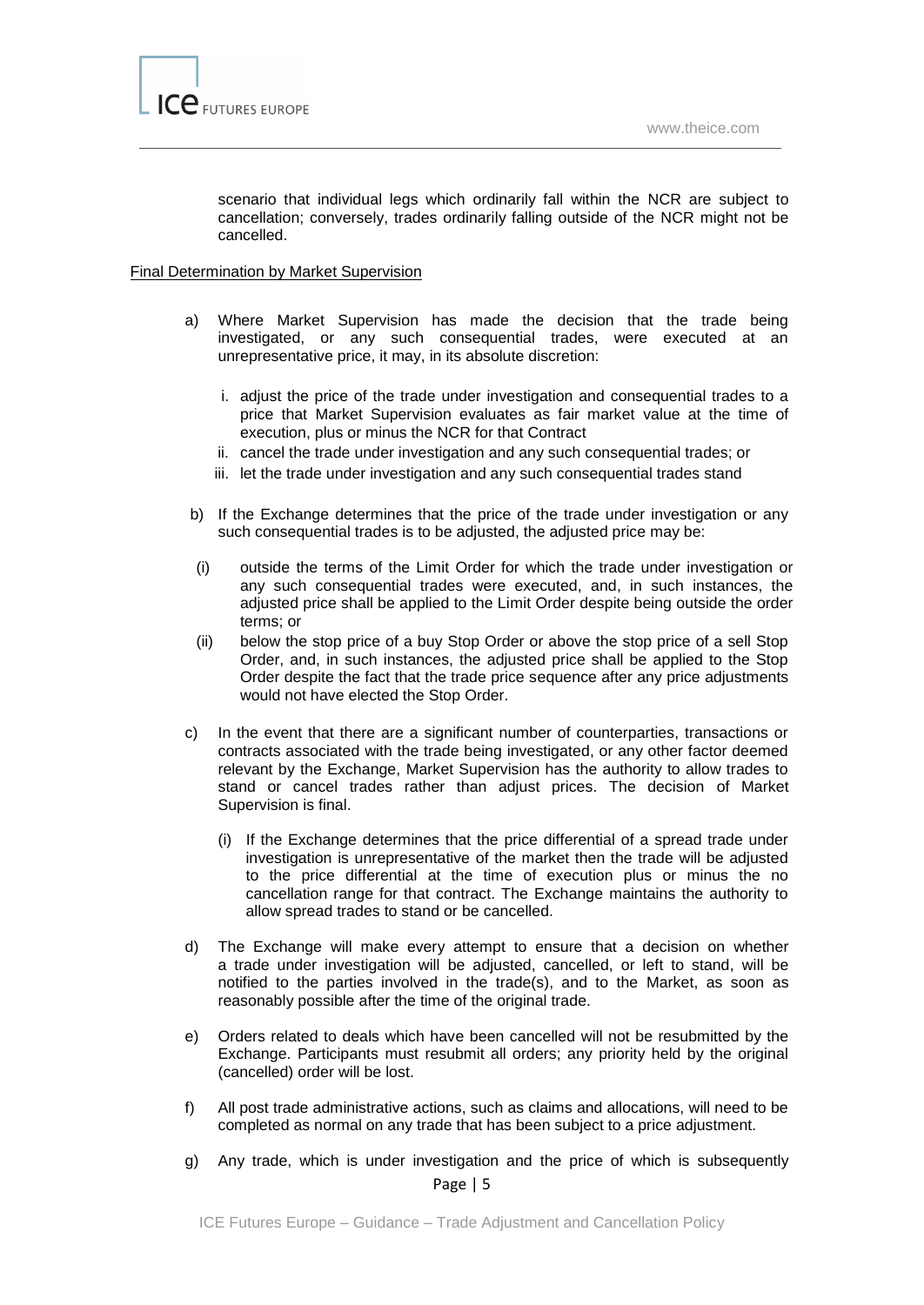

adjusted or the trade is cancelled due to the determination that it has been executed at an unrepresentative price, may be investigated by the Exchange.

h) Participants are advised that any trade, whether adjusted, cancelled or allowed to stand, may be the subject of further investigation and possible disciplinary action if the Exchange suspects the trade was conducted for an improper purpose or otherwise in breach of the Regulations.

# **6. Factors considered when investigating a trade**

A swift resolution is paramount when investigating a trade. This preserves Market integrity and limits the possibility of consequential trades executed as a direct result of a trade executed at an unrepresentative price.

In determining whether a trade has taken place at an unrepresentative price, certain factors will be taken into account. They may include, but not be limited to:

- ♦ price movement in other delivery months of the same contract;
- ♦ current market conditions, including levels of activity and volatility;
- time period between different quotes and between quoted and traded prices;
- ♦ information regarding price movement in related contracts, the release of economic data or other relevant news just before or during electronic trading hours;
- ♦ manifest error;
- ♦ whether there is any indication that the trade in question triggered stops or resulted in the execution of spread trades;
- ♦ whether another Market user or client relied on the price;
- any other factor which the Exchange, at its sole discretion, may deem relevant.

The Exchange will not disclose to the counterparties to the trade under investigation the identity of their counterparty. The identities of the counterparties to the trade will not be disclosed to any Market practitioner it may consult with. The Exchange believes that the identity of the counterparties to such trade should not affect the determination of whether a price is representative of Market value or not.

# **7. Consequential Trades**

One of the factors taken into consideration by the Exchange will be whether the trade under investigation triggered contingent orders or resulted in the execution of spread trades or whether another Market user or client relied on the price to execute consequential trades.

When resolving a situation involving consequential trades, the Exchange will consider these on a case by case basis, evaluating each situation on its individual circumstances and merits. When considering its approach, the Exchange will consider those consequential trades directly related to the trade under investigation and consider reasonably any trades (specifically spread trades) which have been derived from the trade itself and those executed as a result of it.

In circumstances where trades are executed as a consequence of the trade under investigation after Market Supervision has notified the Market of such trade, should the trade subsequently be adjusted or cancelled, these consequential trades will not be cancelled.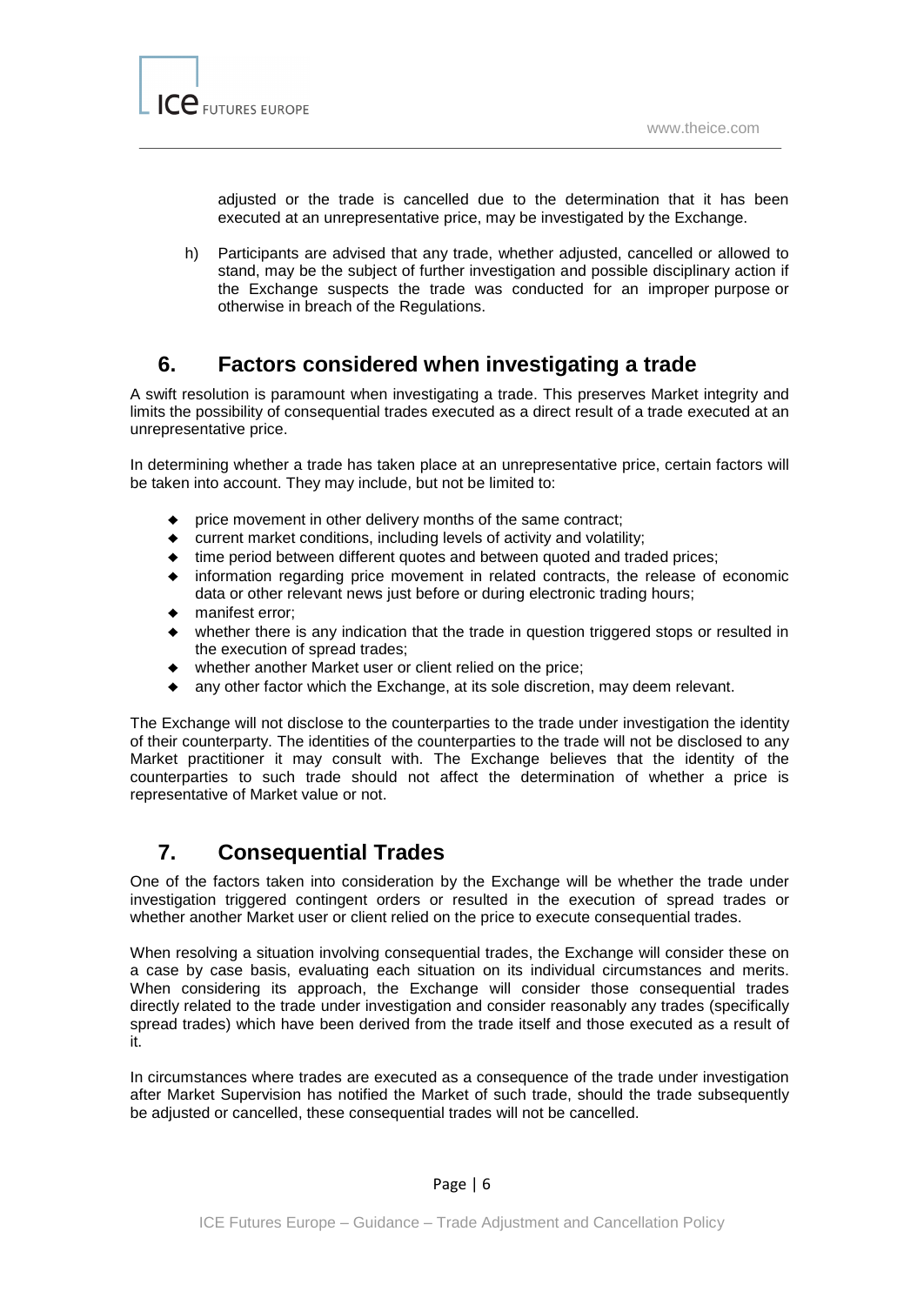

# **8. Off-Exchange Trades**

Off-Exchange transactions submitted to the Exchange for clearing purposes will not be subject to this Trade Adjustment and Cancellation Policy. Rather, those trades may be adjusted or cancelled by the submitting broker or by the Exchange upon mutual agreement of and per the instructions of the two counterparties.

# **9. Option Trades**

In normal circumstances, the Exchange will only adjust or cancel trades on the basis that the price traded is not representative of Market value.

The NCR for an option is defined by the Exchange as follows;

*% of Theoretical Value up to a maximum % of the underlying Futures NCR with a minimum absolute value relative to each Product.*

*The NCRs for Soft Commodity and Individual Equity Options are fixed values categorised in bands dependent on theoretical value.*

Any trades, with the exception of Conversion Trades, executed outside of this range will not necessarily be cancelled but will be subject to review by the Exchange. In the case of Conversion Trades, there is a pre-determined NCR for this trade type set on a per product basis.

A Conversion Trade is defined as a risk neutral strategy whereby the trader buys the underlying future, buys a put and writes a call on a 100 delta, with identical strike prices and expiration dates. For clarity, this also incorporates a Reverse Conversion Trade, which is where the trader sells the underlying future, buys a call, sells a put on a 100 delta with identical strike prices and expiration dates, and is again a risk neutral strategy.

In the case of a hedged User Defined Strategy (UDS) the futures position must offset the net options position of the UDS. Any trades executed on a UDS where the hedge is the opposite of a normal hedging operation, and therefore increases exposure to risk, are not permitted on the Exchange and will be subject to cancellation.

A User Defined Strategies (UDS) will be evaluated on the basis of the strategy unless there are implied deals in which case each leg of the UDS will be evaluated independently.

The following examples offer guidance as to the determination of an option's NCR and the implementation of the Error Policy;

### **Example 1**

A \$76.00 Oct10 Brent call option trades at \$2.60. The Exchange has the Theoretical Value set at \$2.25.

*The NCR for Brent options is currently set at 25% of Theoretical Value up to a maximum of 200% of the Futures underlying NCR (Brent Futures NCR = \$0.50) with a minimum of \$0.10.*

*In this case the NCR equates to \$0.56 (25% of the Theoretical Value).*

*Applying \$0.56 to the Theoretical Value of \$2.25 gives an NCR of \$1.69 to \$2.81.*

Page | 7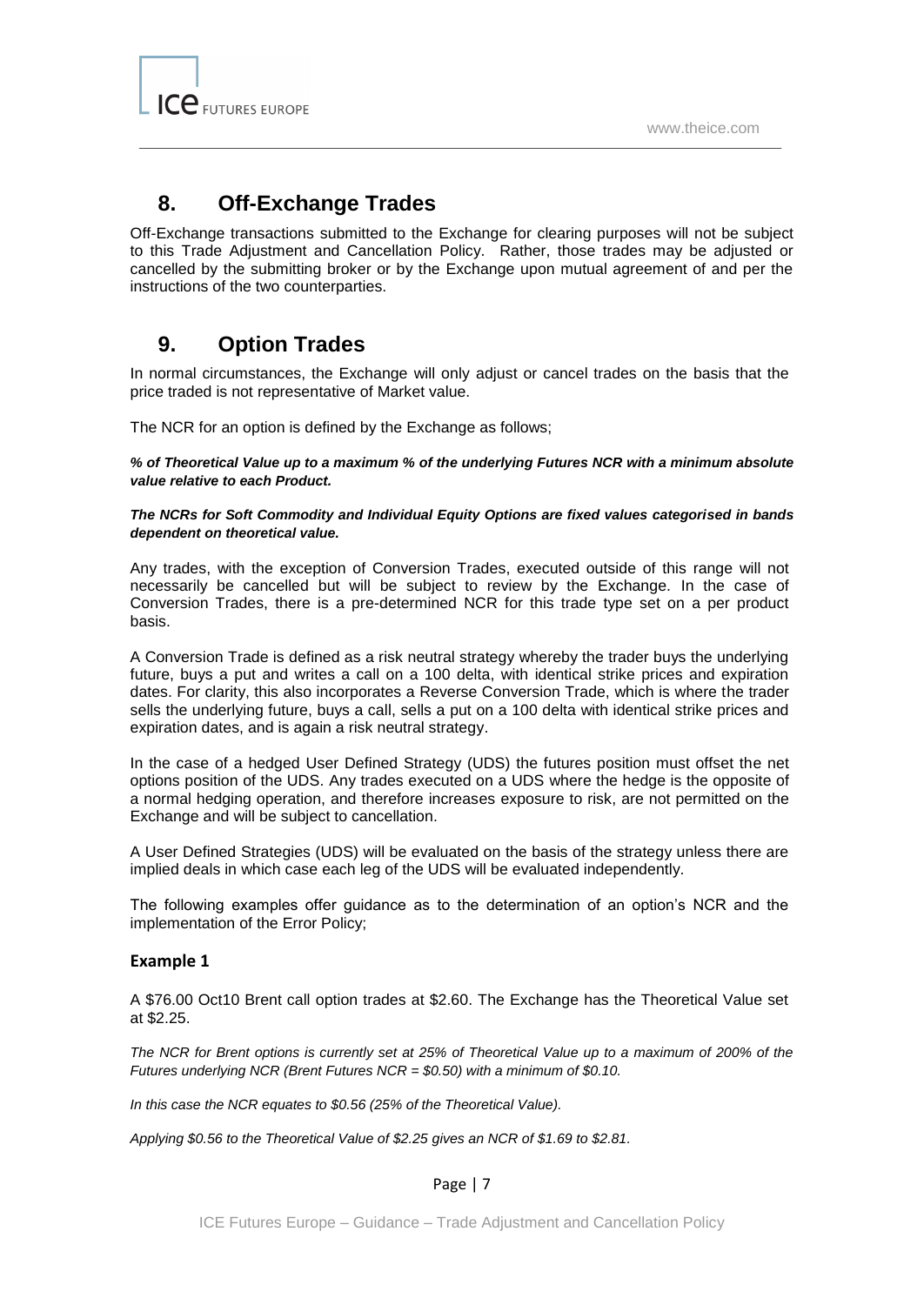

In this example the trade at \$2.60 would not be adjusted or cancelled by the Exchange.

### **Example 2**

An \$89.50 Dec11 Brent put option trades at \$16.00. The Exchange has the Theoretical Value set at \$13.64.

*The NCR for Brent options is currently set at 25% of Theoretical Value up to a maximum of 200% of the Futures underlying NCR (Brent Futures NCR = \$0.50) with a minimum of \$0.10.*

*In this case, 25% of the Theoretical Value is \$3.41, which is greater than 200% of the Futures underlying NCR (Brent Futures NCR = \$0.50).*

*Applying \$1.00 to the Theoretical Value of \$13.64 gives an NCR of \$12.64 to \$14.64.*

In this example the trade at \$16.00 would be subject to review by the Exchange.

### **Equity and Index Options**

The NCRs will be doubled for all equity and index option contracts throughout the opening 15 minutes of trading (08:00 - 08:15 London Time). The Exchange reserves the right to extend this period and in such cases a notification will be broadcast to the market accordingly.

The NCRs will be doubled for any equity or index options that have been declared by the Exchange to be in "Stressed Market Conditions". Stressed Market Conditions may be declared by the Exchange due to significant price movements in the underlying stock or index and in such cases a notification will be broadcast to the market accordingly. This may include retrospectively declaring "Stressed Market Conditions" when pertinent information is made publicly available during the trading day.